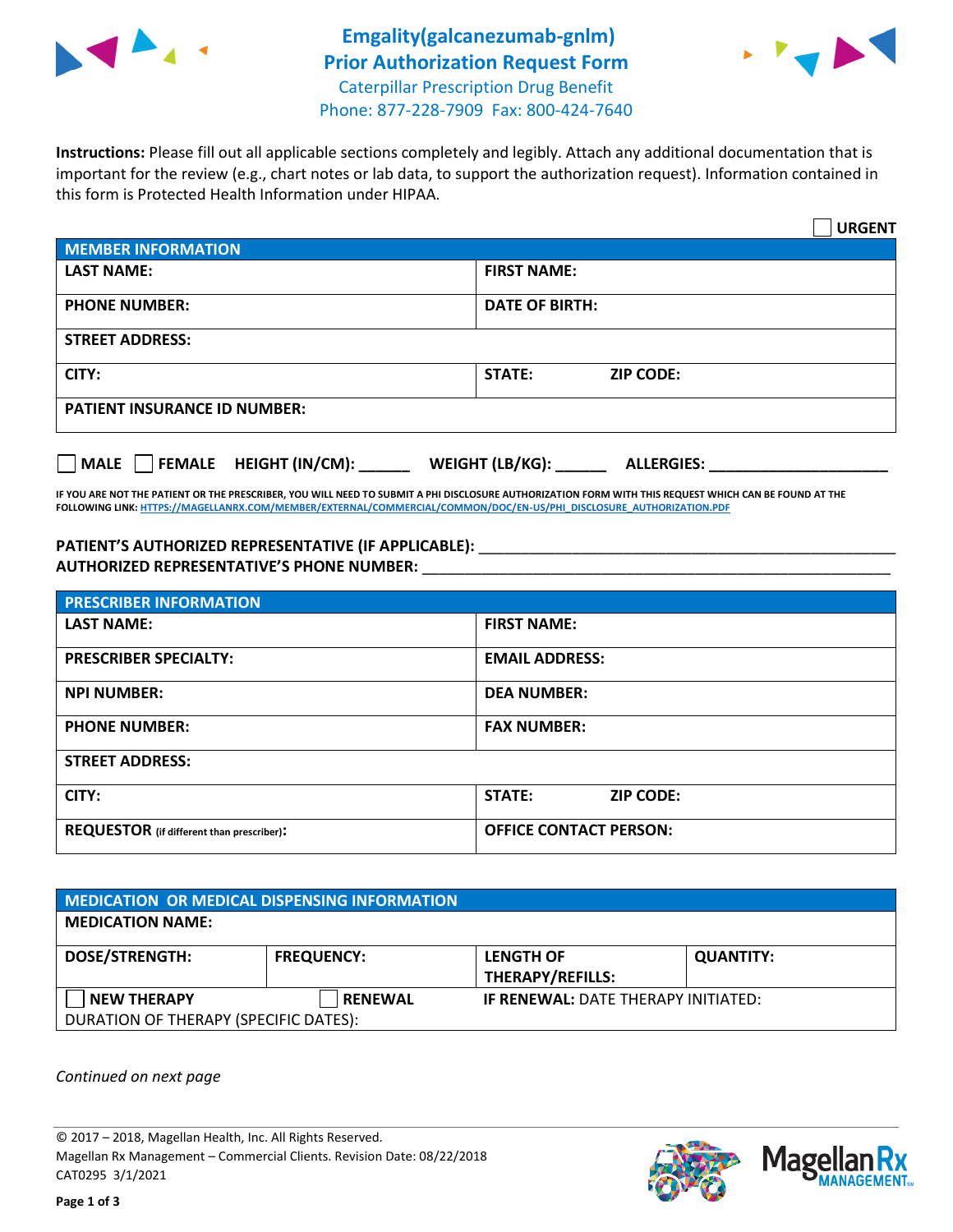



| MEMBER'S LAST NAME: NAME: NAME AND A SERIES AND A SERIES OF STREET AND A SERIES OF STREET AND A SERIES OF STRE                                                                                                                                                                                                                   | <b>MEMBER'S FIRST NAME:</b>                                                                                              |                                                                                             |  |  |
|----------------------------------------------------------------------------------------------------------------------------------------------------------------------------------------------------------------------------------------------------------------------------------------------------------------------------------|--------------------------------------------------------------------------------------------------------------------------|---------------------------------------------------------------------------------------------|--|--|
| 1. HAS THE PATIENT TRIED ANY OTHER MEDICATIONS FOR THIS CONDITION?<br><b>MEDICATION/THERAPY (SPECIFY</b><br>DRUG NAME AND DOSAGE):                                                                                                                                                                                               | <b>DURATION OF THERAPY (SPECIFY</b><br>DATES):                                                                           | NO<br>YES (if yes, complete below)<br><b>RESPONSE/REASON FOR</b><br><b>FAILURE/ALLERGY:</b> |  |  |
| <b>2. LIST DIAGNOSES:</b>                                                                                                                                                                                                                                                                                                        |                                                                                                                          | <b>ICD-10:</b>                                                                              |  |  |
| $\Box$ Episodic migraine<br>□ Chronic migraine<br>□ Other diagnosis: _____________________ICD-10_________________________________                                                                                                                                                                                                |                                                                                                                          |                                                                                             |  |  |
|                                                                                                                                                                                                                                                                                                                                  | 3. REQUIRED CLINICAL INFORMATION: PLEASE PROVIDE ALL RELEVANT CLINICAL INFORMATION TO SUPPORT A                          |                                                                                             |  |  |
| PRIOR AUTHORIZATION.<br><b>Clinical Information:</b><br>Is patient using drug as a part of a clinical trial? $\Box$ Yes $\Box$ No                                                                                                                                                                                                |                                                                                                                          |                                                                                             |  |  |
| <b>Initial Request:</b><br>Has the patient had at least 4 migraine days per month? $\Box$ Yes $\Box$ No <i>Please submit chart documentation.</i>                                                                                                                                                                                |                                                                                                                          |                                                                                             |  |  |
|                                                                                                                                                                                                                                                                                                                                  | Is the prescriber a neurologist or has UCNS accreditation in Headache Medicine? $\Box$ Yes $\Box$ No                     |                                                                                             |  |  |
| Is the prescriber board certified in pain management? $\Box$ Yes $\Box$ No                                                                                                                                                                                                                                                       |                                                                                                                          |                                                                                             |  |  |
| documentation with dates of service.<br>□ Beta Blocker<br>□ Anti-depressant<br>□ Anti-epileptic (excludes benzodiazepines)<br>□ Ca++Channel Blocker                                                                                                                                                                              | Has the patient tried at least two(2) migraine preventive treatment categories? $\Box$ Yes $\Box$ No Please submit chart |                                                                                             |  |  |
| Has the patient been evaluated for overuse headache due to triptans, ergot derivatives, opioid analgesics, non-<br>opioid analgesics and combination products? □ Yes □ No                                                                                                                                                        |                                                                                                                          |                                                                                             |  |  |
| Has the patient already received the loading dose of 240 mg? $\Box$ Yes $\Box$ No Please submit dates of service.                                                                                                                                                                                                                |                                                                                                                          |                                                                                             |  |  |
| <b>Renewal Request:</b><br>Please submit chart documentation showing a positive clinical response, as demonstrated by the presence of at<br>least one of the following since starting Emgality: decreased migraine frequency AND/OR decreased migraine<br>severity AND/OR improved daily functioning on the part of the patient. |                                                                                                                          |                                                                                             |  |  |
| Are there any other comments, diagnoses, symptoms, medications tried or failed, and/or any other information the<br>physician feels is important to this review?                                                                                                                                                                 |                                                                                                                          |                                                                                             |  |  |
|                                                                                                                                                                                                                                                                                                                                  |                                                                                                                          |                                                                                             |  |  |

© 2017 – 2018, Magellan Health, Inc. All Rights Reserved. Magellan Rx Management – Commercial Clients. Revision Date: 08/22/2018 CAT0295 3/1/2021